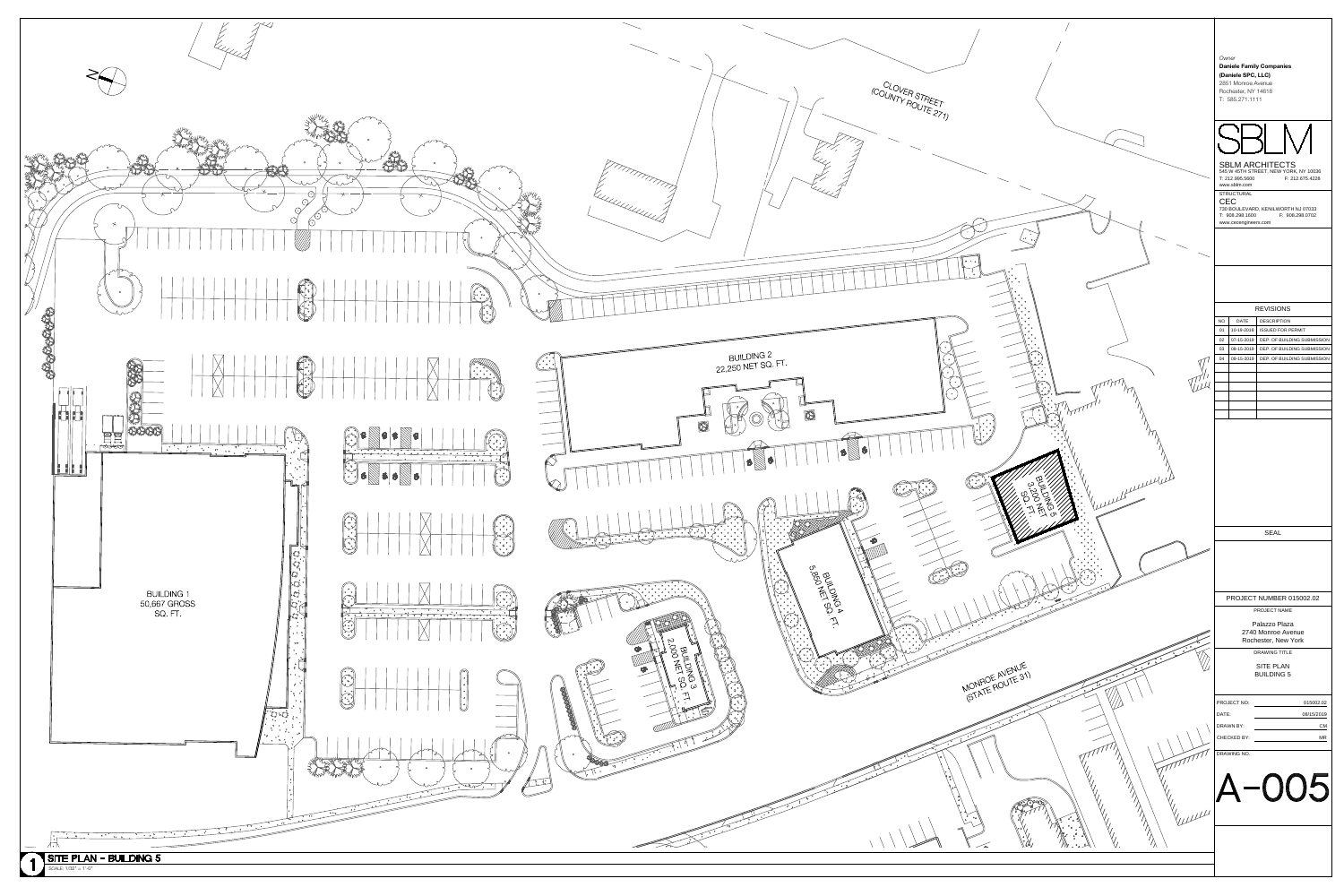

|           | Owner<br><b>Daniele Family Companies</b><br>(Daniele SPC, LLC)<br>2851 Monroe Avenue<br>Rochester, NY 14618<br>T: 585.271.1111 |                                                                                    |  |  |  |
|-----------|--------------------------------------------------------------------------------------------------------------------------------|------------------------------------------------------------------------------------|--|--|--|
|           | T: 212.995.5600<br>www.sblm.com                                                                                                | <b>SBLM ARCHITECTS</b><br>545 W 45TH STREET, NEW YORK, NY 10036<br>F: 212.675.4228 |  |  |  |
| CEC       | <b>STRUCTURAL</b><br>T: 908.298.1600<br>www.cecengineers.com                                                                   | 730 BOULEVARD, KENILWORTH NJ 07033<br>F: 908.298.0702                              |  |  |  |
|           |                                                                                                                                | <b>REVISIONS</b>                                                                   |  |  |  |
| <b>NO</b> | <b>DATE</b>                                                                                                                    | <b>DESCRIPTION</b>                                                                 |  |  |  |
| 01        | 10-19-2018                                                                                                                     | <b>ISSUED FOR PERMIT</b>                                                           |  |  |  |
| 02        | 07-15-2019                                                                                                                     | DEP. OF BUILDING SUBMISSION                                                        |  |  |  |
| 03        | 08-15-2019                                                                                                                     | DEP. OF BUILDING SUBMISSION                                                        |  |  |  |
| 04        | 09-15-2019                                                                                                                     | DEP. OF BUILDING SUBMISSION                                                        |  |  |  |
|           |                                                                                                                                |                                                                                    |  |  |  |
|           |                                                                                                                                |                                                                                    |  |  |  |
|           |                                                                                                                                |                                                                                    |  |  |  |
|           |                                                                                                                                |                                                                                    |  |  |  |
|           |                                                                                                                                |                                                                                    |  |  |  |
|           |                                                                                                                                |                                                                                    |  |  |  |
|           |                                                                                                                                |                                                                                    |  |  |  |
|           |                                                                                                                                |                                                                                    |  |  |  |
|           |                                                                                                                                |                                                                                    |  |  |  |
|           |                                                                                                                                |                                                                                    |  |  |  |
|           |                                                                                                                                |                                                                                    |  |  |  |
|           |                                                                                                                                |                                                                                    |  |  |  |
|           |                                                                                                                                |                                                                                    |  |  |  |
|           |                                                                                                                                |                                                                                    |  |  |  |
|           |                                                                                                                                |                                                                                    |  |  |  |
|           |                                                                                                                                |                                                                                    |  |  |  |
|           |                                                                                                                                | <b>SEAL</b>                                                                        |  |  |  |
|           |                                                                                                                                |                                                                                    |  |  |  |
|           |                                                                                                                                |                                                                                    |  |  |  |
|           |                                                                                                                                |                                                                                    |  |  |  |
|           |                                                                                                                                |                                                                                    |  |  |  |
|           |                                                                                                                                |                                                                                    |  |  |  |
|           |                                                                                                                                | PROJECT NUMBER 015002.02                                                           |  |  |  |
|           |                                                                                                                                | PROJECT NAME                                                                       |  |  |  |
|           |                                                                                                                                | Palazzo Plaza                                                                      |  |  |  |
|           |                                                                                                                                | 2740 Monroe Avenue                                                                 |  |  |  |
|           |                                                                                                                                | Rochester, New York                                                                |  |  |  |
|           |                                                                                                                                | <b>DRAWING TITLE</b>                                                               |  |  |  |
|           |                                                                                                                                | <b>CONSTRUCTION PLAN</b>                                                           |  |  |  |
|           |                                                                                                                                | <b>BUILDING 5</b>                                                                  |  |  |  |
|           |                                                                                                                                |                                                                                    |  |  |  |
|           | PROJECT NO:                                                                                                                    | 015002.02                                                                          |  |  |  |
| DATE:     |                                                                                                                                | 08/15/2019                                                                         |  |  |  |
|           | DRAWN BY:                                                                                                                      | CМ                                                                                 |  |  |  |
|           | CHECKED BY:                                                                                                                    | ΜR                                                                                 |  |  |  |
|           |                                                                                                                                |                                                                                    |  |  |  |
|           | DRAWING NO.                                                                                                                    |                                                                                    |  |  |  |
|           |                                                                                                                                |                                                                                    |  |  |  |
|           |                                                                                                                                |                                                                                    |  |  |  |
|           |                                                                                                                                | $-105$                                                                             |  |  |  |
|           |                                                                                                                                |                                                                                    |  |  |  |
|           |                                                                                                                                |                                                                                    |  |  |  |
|           |                                                                                                                                |                                                                                    |  |  |  |
|           |                                                                                                                                |                                                                                    |  |  |  |
|           |                                                                                                                                |                                                                                    |  |  |  |
|           |                                                                                                                                |                                                                                    |  |  |  |